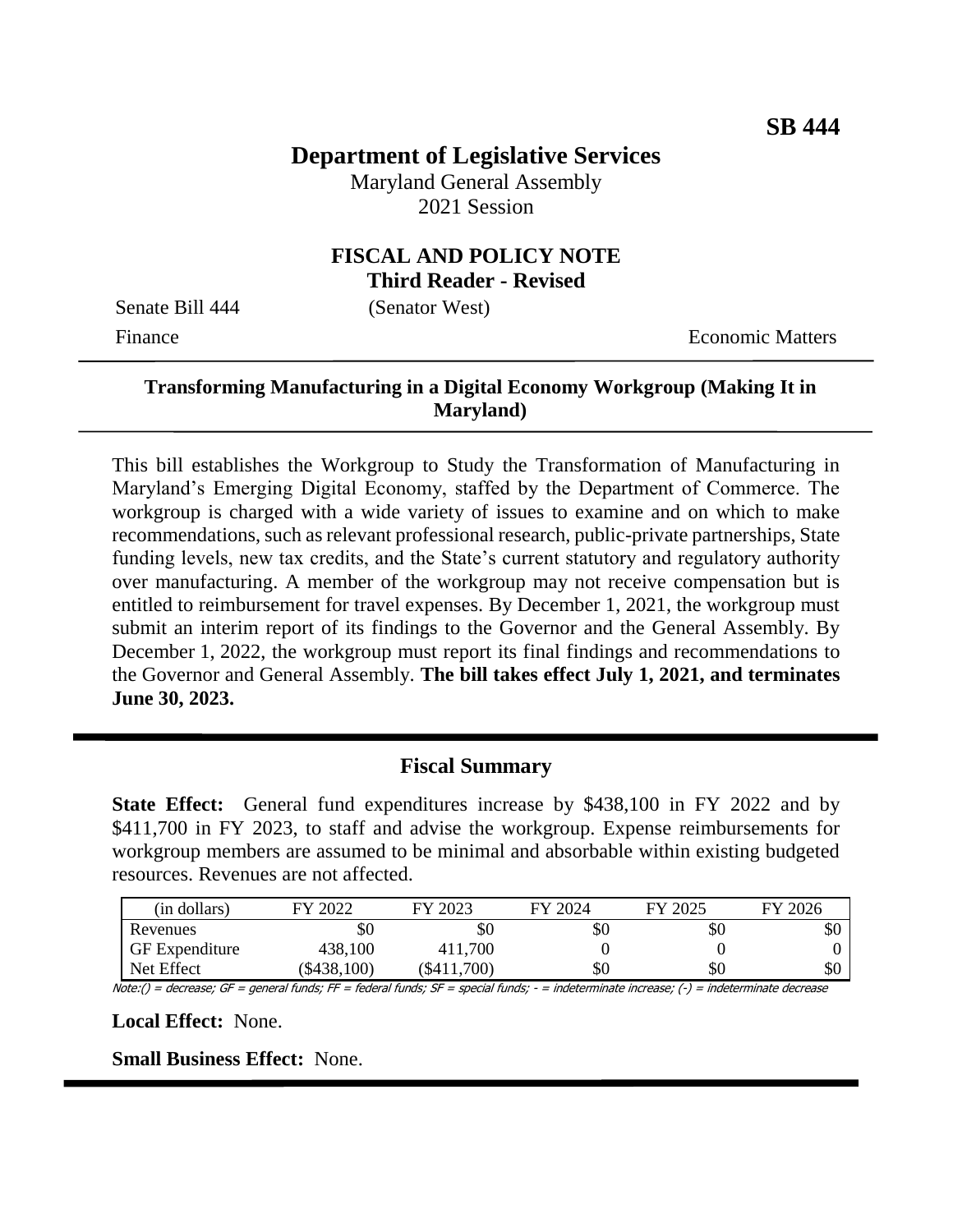# **Analysis**

### **Bill Summary:** The workgroup must:

- identify the new and emerging digital technologies that are shaping the work of the future, the education and skills needed, and the viable strategies for businesses to adopt these technologies;
- examine specified research conducted by the Massachusetts Institute of Technology on the relationships between emerging technologies and the workforce to enable a future of shared prosperity;
- examine existing financial resources available to manufacturers seeking to invest in Industry 4.0 (described below) technology;
- make recommendations to facilitate the State's robust entry into Industry 4.0 technology to improve the perception of manufacturing careers;
- examine new and viable tax credits and programs for manufacturers to be more competitive and marketable in the new digital economy;
- examine the State's current statutory and regulatory authority over manufacturing to examine potential reforms to attract new manufacturing businesses brought by Industry 4.0 to invest in the State's economy and workforce;
- recommend additional financial support delivery mechanisms, as needed, to enable State manufacturers to adopt Industry 4.0 technology and enhance the ability of industry service providers to increase the scope of their industry support;
- propose annual State funding to create a statewide training program to address the growing skills gap in the manufacturing workforce; and
- develop recommendations for long-term private-public partnerships between educational institutions and manufacturers to develop curriculums that address the rapidly changing needs of the manufacturing industry.

**State Expenditures:** Given the extensive and groundbreaking nature of the workgroup's charge and the variety of issues it is tasked with evaluating, Commerce advises that it requires both a part-time contractual staff person and significant assistance from consultants to support the workgroup's work. The Department of Legislative Services concurs with this assessment.

Accordingly, general fund expenditures increase by \$438,105 in fiscal 2022, which accounts for the bill's July 1, 2021 effective date and the breadth of work to be undertaken.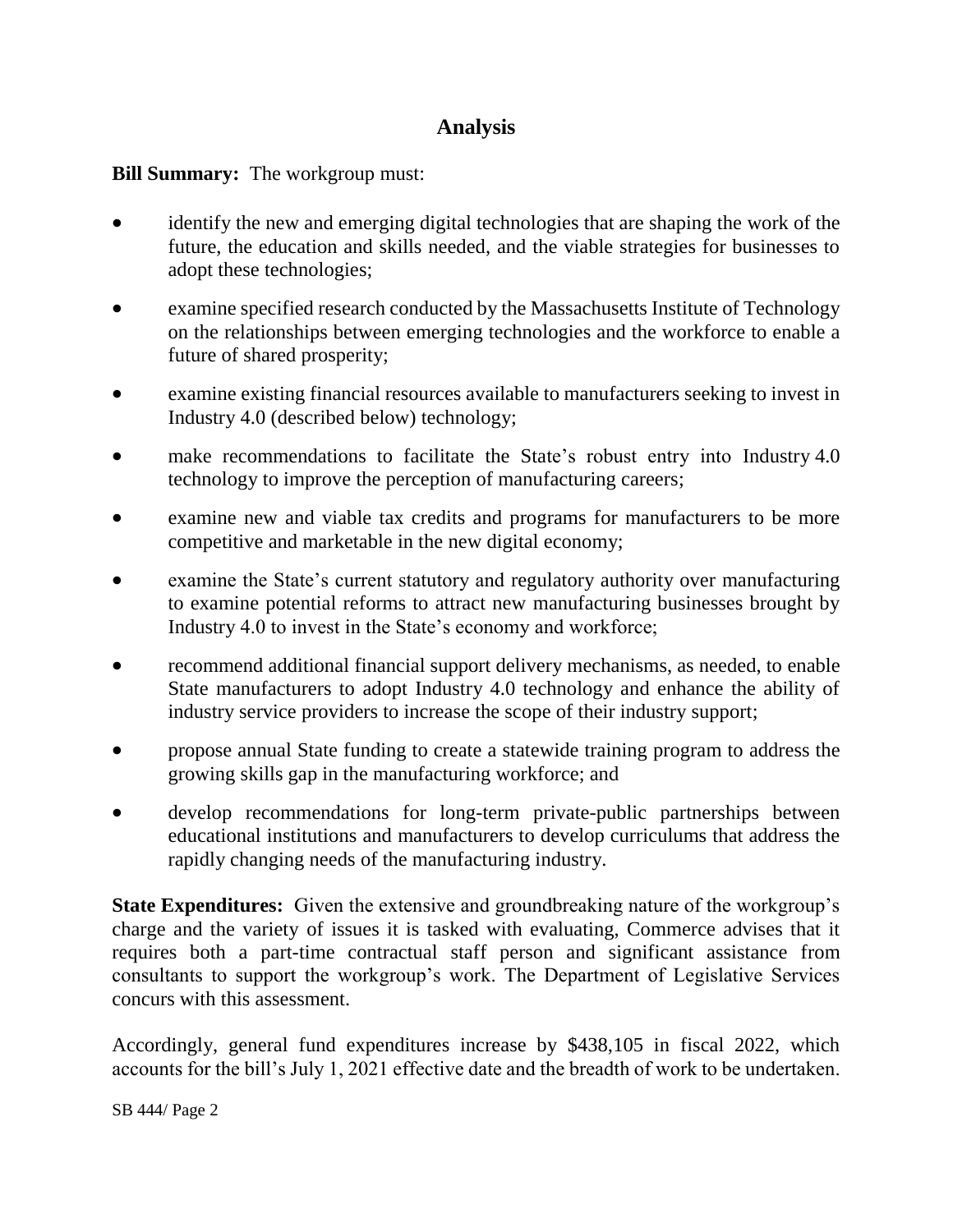This estimate reflects the cost of hiring one *half-time* contractual employee to staff the workgroup and coordinate with the consultant. It includes a salary, fringe benefits, one-time start-up costs, ongoing operating expenses, and one-half of the estimated \$788,000 total consultant cost.

| \$438,105 |
|-----------|
| 5,745     |
| 394,000   |
| \$38,360  |
| 0.5       |
|           |

Fiscal 2023 expenditures of \$411,741 reflect the continuation of the part-time contractual position through December 2022 (when the workgroup's report is due), ongoing operating expenses, and the other half of the total consultant cost. Actual costs in fiscal 2022 and 2023 depend on the timing of payments made to the consultant, which may vary from this estimate.

This estimate does not include any health insurance costs that could be incurred for specified contractual employees under the State's implementation of the federal Patient Protection and Affordable Care Act.

**Additional Comments:** "Industry 4.0" is a term used to capture the way emerging technologies will affect the manufacturing industry in the future. The concept focuses on interconnectivity, automation, artificial intelligence, robotics, 3D printing, machine learning, and real-time data.

## **Additional Information**

**Prior Introductions:** A similar bill, SB 369 of 2020, received a hearing in the Senate Finance Committee, but no further action was taken. Its cross file, HB 804, received an unfavorable report from the House Economic Matters Committee.

**Designated Cross File:** HB 658 (Delegate Qi) - Economic Matters.

**Information Source(s):** Department of Commerce; University System of Maryland; Department of Legislative Services